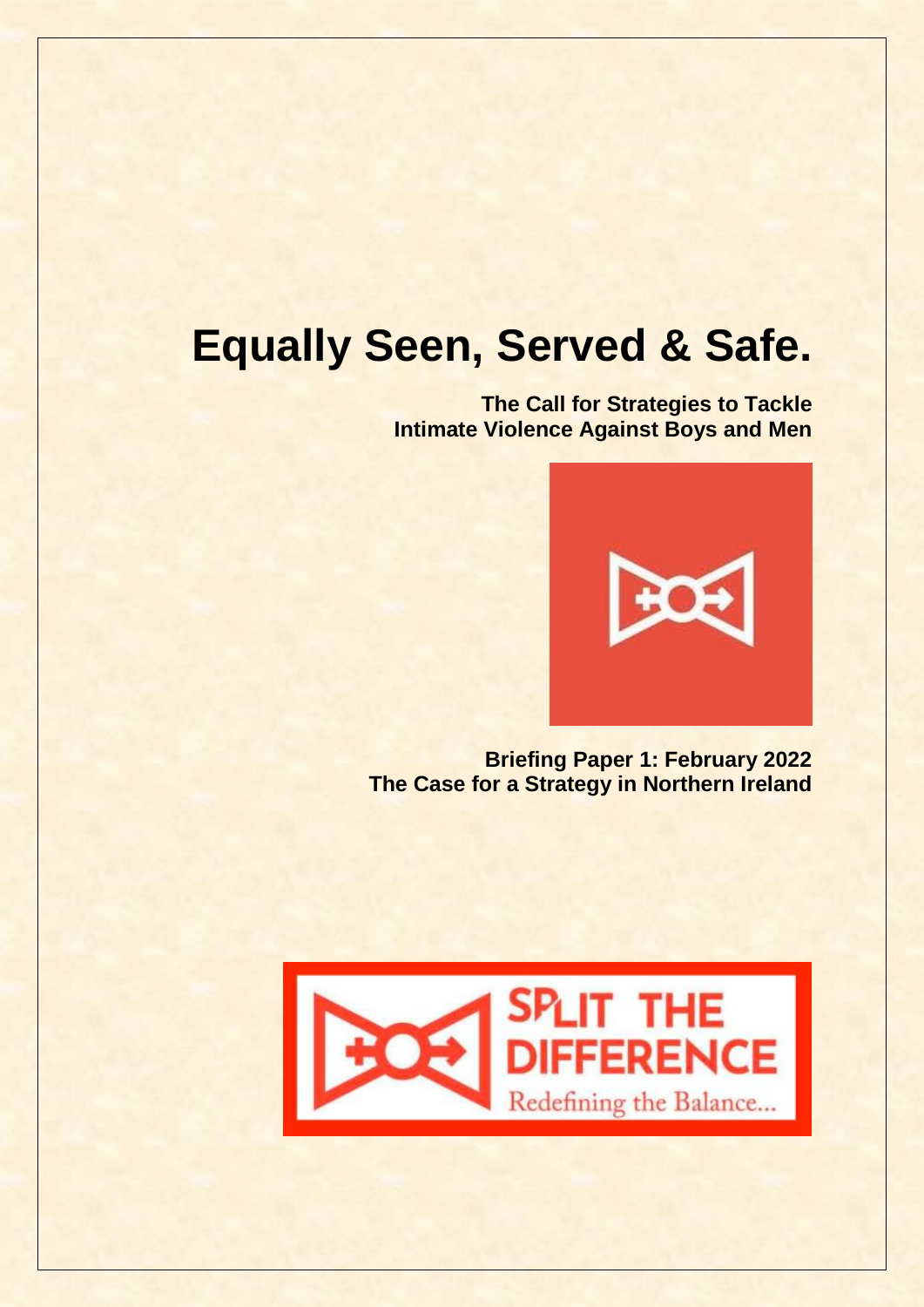

**Split The Difference are campaigning to secure the development of Strategies to tackle intimate violence experienced by boys & men. 1**

**The Campaign begins with a call on the Northern Ireland Executive to develop a male victim strategy to complement the important work they are undertaking to tackle violence against women and girls.** 

**[The Men and Boys Coalition](https://www.menandboyscoalition.org.uk/wp-content/uploads/2020/11/IVAMB-Briefing-Final-Oct2020-.pdf) have shown how 'gendered violence' strategies cause the marginalisation and invisibilisation of male victims.<sup>2</sup> The direction of travel in other UK regions is towards male specific strategies and The SNP have already committed to develop one to support and protect the rights of male victims in Scotland.**

**Sign up to support the campaign: [www.split-the-difference.com](http://www.split-the-difference.com/)**



We share the Northern Ireland **Executive's view that: 'Imale1** *victims* of violence may feel that when we *Drioritise violence against women and* girls, their trauma is being seen as *less important.'* That's why we're calling for a strategy to tackle intimate violence against boys & men.

### **#BAMS4NI** E #BAMS4UK

 $\overline{\phantom{a}}$ <sup>1</sup> Acts of violence, abuse and exploitation in which men or boys are the victims, and in which their gender, sexuality and/or intimate relationships are motivating or prevailing factors. These include (but are not necessarily restricted to) acts of sexual abuse and sexual violence; domestic and relationship violence; stalking; sexual exploitation; forced marriage and so-called honour-based violence.  $2$  By way of example, the crimes of the UK's most prolific rapist, all committed against boys and men

are recorded by the Crown Prosecution Service as violence against women and girls.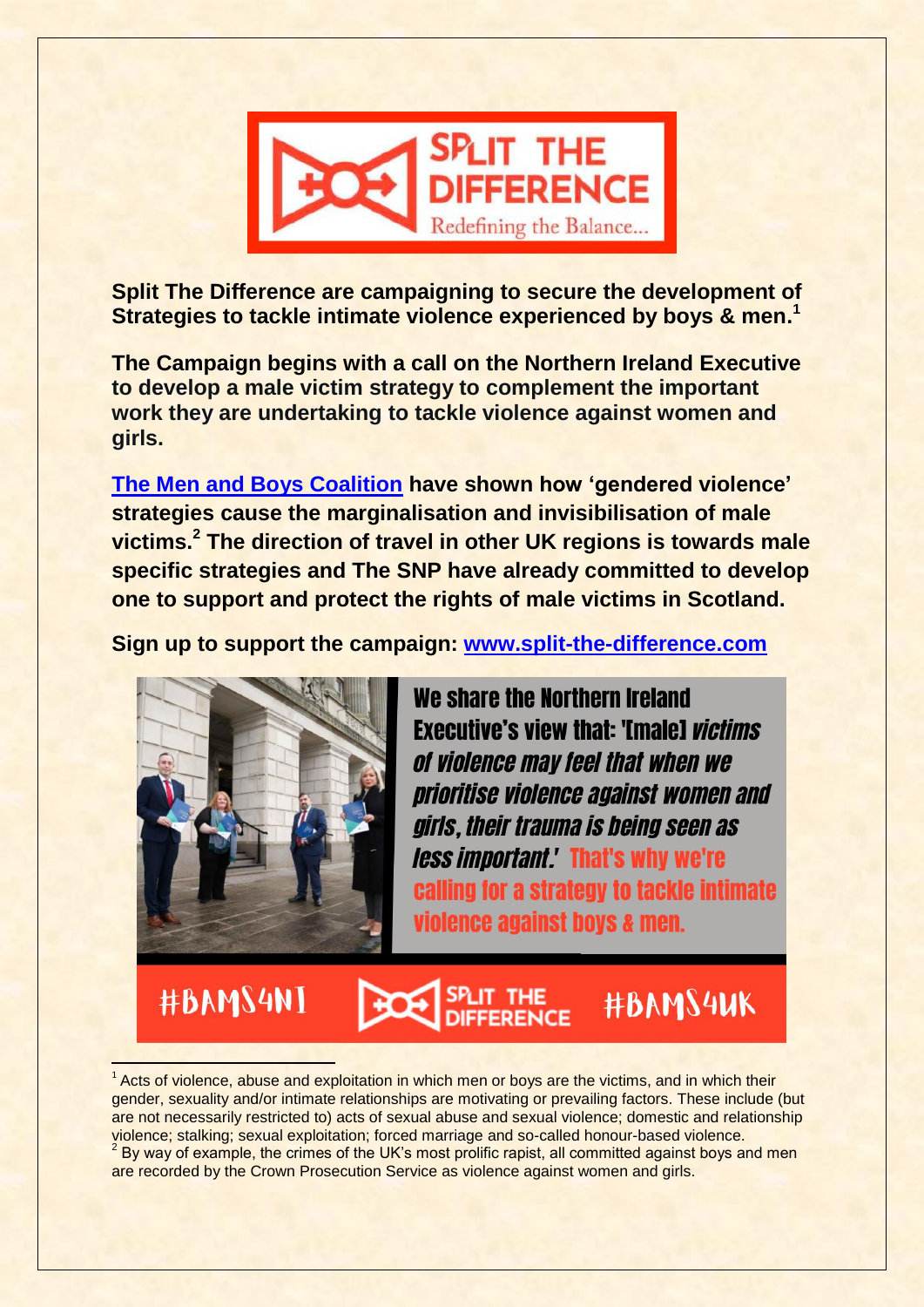### **A Strategy for Boys and Men in Northern Ireland**

**Split The Difference are calling on the Northern Ireland Executive to develop an intimate violence against boys and men strategy. This will both complement and support their important work to address the unique challenges experienced by female victims of violence.<sup>3</sup>** 

**We believe that this is necessary because:**

- **Police Service for Northern Ireland data shows that:**
	- o **1 in 4 child victims of sexual abuse are male;**
	- o **1 in 5 adult victims of sexual abuse are male;**
	- o **1 in 3 adult victims of domestic abuse are male, and**
	- o **1 in 3 victims of domestic homicide are male.**
- **Male victims also face unique challenges including:**
	- o **Fear of not being believed or losing their children.**
	- o **Stigma if their perpetrator is female;**
	- o **Victim blaming if their perpetrator is male; and**
	- o **Prejudice from some support service providers.**
- **Aspects of the Northern Ireland Executive's current domestic and sexual violence strategy are 'gender neutral' in name only. This means male victims have to navigate:**
	- o **A sex segregated service infrastructure;**
	- o **Significant / total gaps in service;**
	- o **Exclusion from funding streams;**
	- o **Suspicion and sex discrimination.**
- **The Equality Commission for Northern Ireland have called on the Executive to adopt '***gender specific'* **approaches to tackle the causes of violence experienced by women and men. 4**
- **The Executive claim that they are already:** *"keenly aware of the suffering of victims of violence who may feel that when [they] prioritise violence against women and girls, their trauma is being seen as less important."<sup>5</sup>*

 $\overline{\phantom{a}}$ 

<sup>&</sup>lt;sup>3</sup> The Executive have called for views on plans for a 'Gender Neutral' Strategy to Tackle Domestic [and Sexual Violence and a 'Gender Specific' Strategy to Tackle Violence Against Women and Girls.](https://consultations.nidirect.gov.uk/doj/call-for-views-dsa-strategy-vawg-strategy-response/) 4 [ECNI Gender Equality Policy Priorities and Recommendations \(2016\)](https://www.equalityni.org/ECNI/media/ECNI/Publications/Delivering%20Equality/GenderPolicyPriorities-Full.pdf)

<sup>&</sup>lt;sup>5</sup> Call for Views on Violence Against Women & Girls Strategy (2022), Page 17.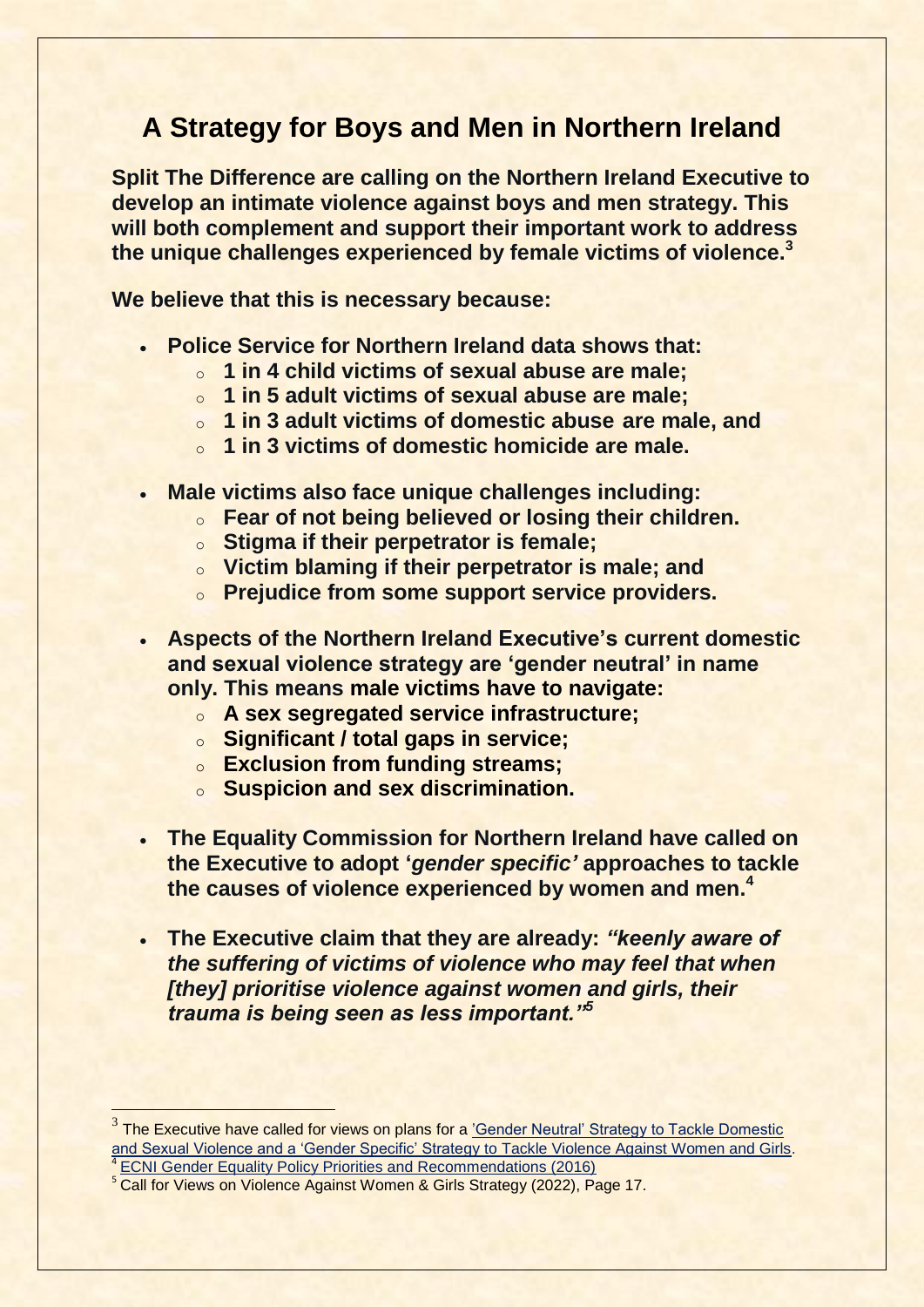### **Male Victims of Violence in Northern Ireland**

**According to Police Service for Northern Ireland (PSNI) data:**

- **1 in every 4 child victims of sexual offences are male;**
- **1 in every 5 adult victims of sexual offences are male;**
- **1 in every 3 adult victims of domestic abuse are male;**
- **1 in 3 victims of domestic homicide are male.**

### **VIOLENT CRIME TRENDS IN NORTHERN IRELAND**

[Northern Ireland Safe Community Survey findings i](https://www.justice-ni.gov.uk/publications/experience-crime-findings-201920-northern-ireland-safe-community-survey)ndicate that:

- 2% of adult males and 1% of adult females experienced some form of violent crime in 2020.
- Only two-fifths (39%) of violent crime is reported to the police.<sup>6</sup>
- 8% of adult males and 15% of adult females have experienced some form of domestic violence by a partner.<sup>7</sup>

### **RECORDED DOMESTIC & SEXUAL VIOLENCE CRIME**

In 2021, [the Police Service for Northern Ireland recorded](https://www.psni.police.uk/globalassets/inside-the-psni/our-statistics/domestic-abuse-statistics/2020-21/domestic-abuse-incidents-and-crimes-in-northern-ireland-2004-05-to-2020-21.pdf) 19,036 domestic abuse crimes. This figure is nearly twice the level in 2004/05

- 31% of all domestic abuse crime victims were male.
- . 20% of all sexual offence crime victims were male.

There have been a total of 100 domestic abuse related homicides in Northern Ireland [between 2005 and 2021.](https://www.psni.police.uk/inside-psni/Statistics/police-recorded-crime-statistics/)

 $\cdot$  40% of domestic homicide victims were male.

Over a five year period, between 2016 and 2021:

• 55% of child victims of violence.

 $\overline{\phantom{a}}$ 

- 30% of child victims of sexual assault, and
- 26% of child victims of all sexual offences were boys.<sup>8</sup>

7 [Experience of Domestic Violence: Research and Statistical Bulletin 17 \(/2017\).](https://www.justice-ni.gov.uk/sites/default/files/publications/justice/experience-of-domestic-violence-findings-201112-201516-northern-rreland-crime-surveys.pdf)

<sup>6</sup> [The Mankind Initiative estimates](https://www.mankind.org.uk/statistics/statistics-on-male-victims-of-domestic-abuse/) that half of male victims (49%) fail to tell anyone they are a victim of abuse and are two and a half times less likely to tell anyone than female victims (19%).

<sup>&</sup>lt;sup>8</sup> [Police Recorded Crime Annual Trends 1998/99 to 2020/21](https://www.psni.police.uk/inside-psni/Statistics/police-recorded-crime-statistics/) - Tables 7.3 and 7.6.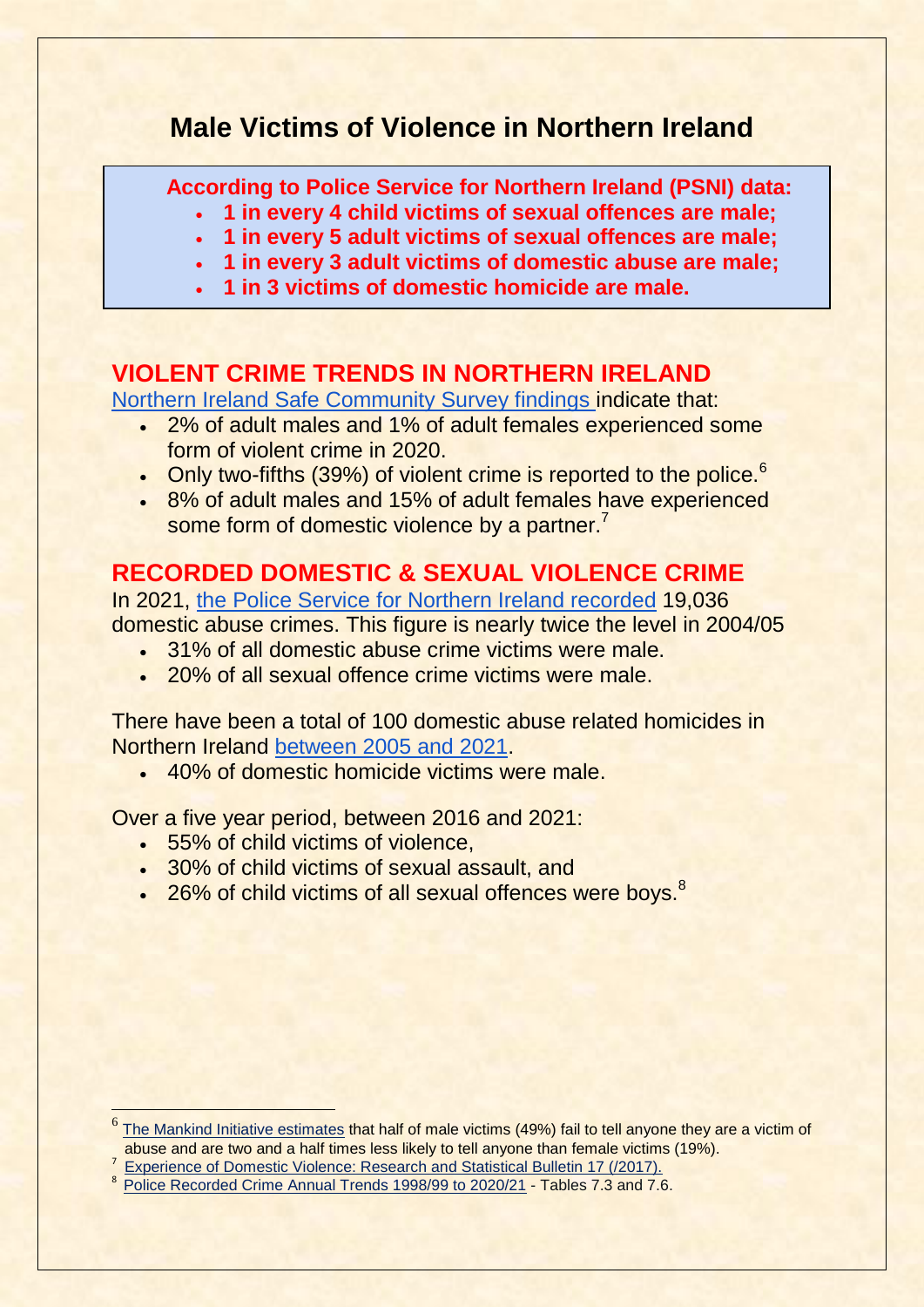### **Fear, Stigma, Stereotypes and Barriers**

**Male victims experience unique challenges, including:**

- **Fear of not being believed or losing their children.**
	- **Stigma if their perpetrator is female;**
	- **Victim blaming if their perpetrator is male;**
	- **Policies that can be '***gender neutral'* **in name only;**
	- **Prejudice from service providers.**

#### **FEAR**

Male victims can be reluctant to report abuse for a range of complex reasons. These include: fear of not being believed; fear of losing contact with their children; not recognising the situation as abusive; not knowing who to report crimes to; fear of recriminations from the wider community; and societal trivialisation of violence experienced by men.

#### **STIGMA**

1

Male victims may feel their masculinity will be diminished if they report abuse by a woman; or their sexuality questioned if they report rape by a man; or if they are young they will be perceived as being initiated into sexual activity by a woman, rather than being recognised as a victim of child sexual abuse.

#### **STEREOTYPES**

The misleading claim that the '*overwhelming majority'* of victims of domestic violence are female minimises the visibility of 1 in every 3 victims of domestic abuse crimes<sup>9</sup>. Visibility is also undermined by the claim that most perpetrators of violence against boys and men are other boys and men. This is a form of victim blaming and can also be dangerously misleading, for example: Men's Aid Ireland estimate that 94% of perpetrators of abuse experienced by their service users are  $f$ emale<sup>10</sup> and research indicates that mothers are more likely to kill their children than fathers and male partners combined.<sup>11</sup>

<sup>&</sup>lt;sup>9</sup> In 2019 a complaint by the Men and Boys Coalition to the Office for Statistics Regulation was upheld acknowledging that the use of the word '*overwhelming*[' would "imply that a larger proportion of victims](https://www.menandboyscoalition.org.uk/newsevents/stats-watchdog-upholds-mbc-complaint-over-governments-misleading-description-of-proportion-of-domestic-abuse-victims-who-are-female/)  [are female than the statistics show."](https://www.menandboyscoalition.org.uk/newsevents/stats-watchdog-upholds-mbc-complaint-over-governments-misleading-description-of-proportion-of-domestic-abuse-victims-who-are-female/)

[Men's Aid received 8,000 contacts last year —](https://www.irishexaminer.com/news/arid-40776516.html) and 94% of their abusers were women.

<sup>&</sup>lt;sup>11</sup> William Collins, The Empathy Gap (2019), pages 265-267.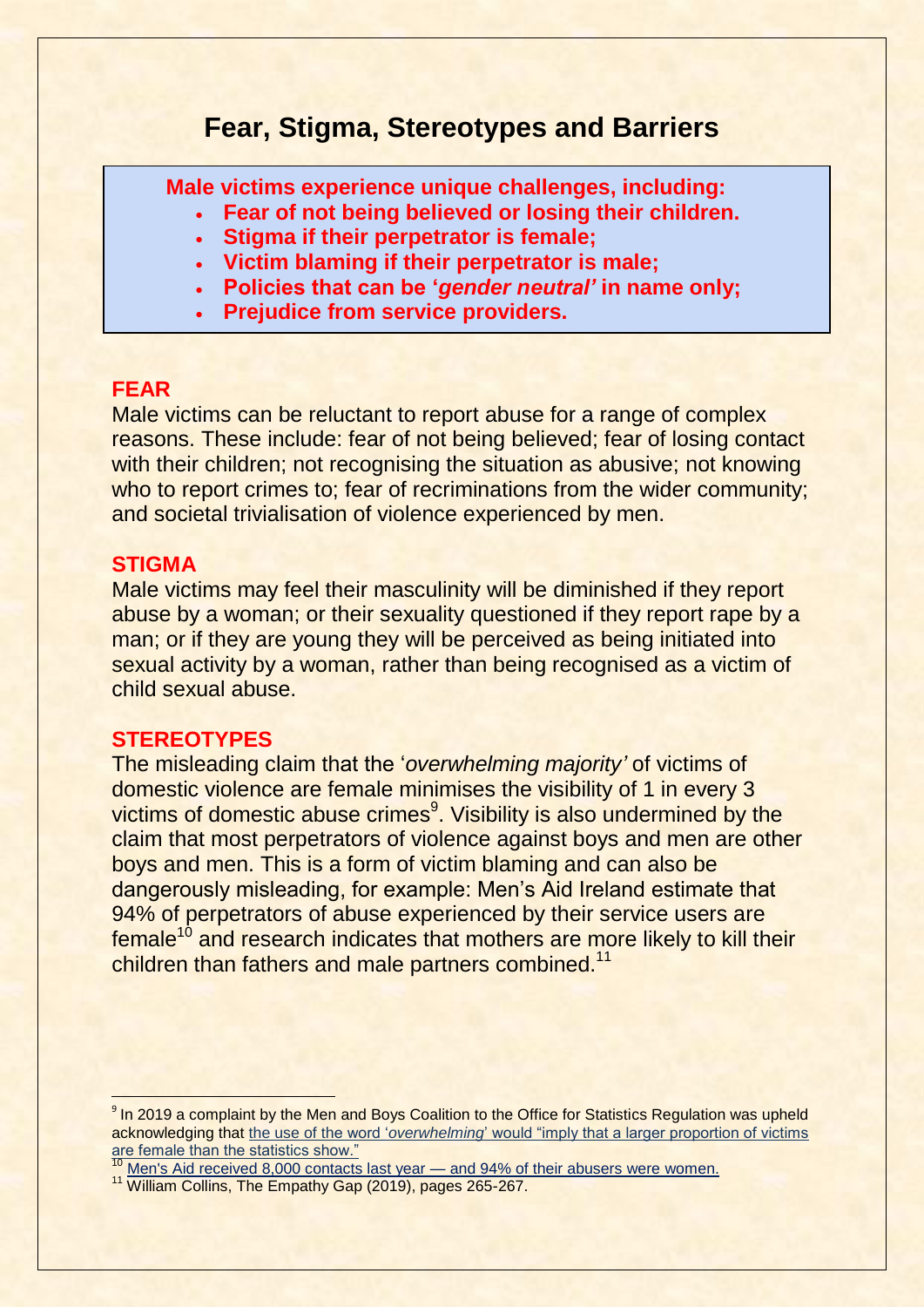### **STRUCTURAL BARRIERS**

An international review of intimate violence public policy practice found that gender-neutral definitions affording inclusivity and regard for all victims are often positioned under gendered strategic frameworks.<sup>12</sup> The gender-neutral definitions used in England and America both sit under violence against women strategies and much of the language used refers to the misleading perception that men are primarily perpetrators and women primarily victims.<sup>13</sup>

Positioning intimate violence under '*gendered*' frameworks exacerbate issues for those who sit outside the male perpetrator/female victim narrative. Evidence of barriers that male victims face in accessing help and support can be seen both in the academic literature, and in lesser presentation to services (such as IDVAs, MARAC). The relative lack of resources and service provision for male victims is also evidenced.

#### **ATTITUDINAL BARRIERS**

 $\overline{\phantom{a}}$ 

There is a need for a wider culture change across the Domestic Violence and Abuse sector. Many barriers that men and those from the LGBTQ+ community report in help-seeking stem from a lack of knowledge, understanding and inclusivity within this sector. The lack of regard towards men and male victims evidenced in the sector inevitably creates unique challenges for The Executive who have a statutory duty to deliver the equitable provision of support and justice to **all** vulnerable victims of violence and abuse.

Male and female victims of domestic violence, especially children, can also be dangerously disadvantaged by the lack of acknowledgement and awareness of the fact that research consistently shows us that the most common manifestation of domestic violence is bi-directional, involving dysfunctional behaviour and violence by both partners.<sup>14</sup>

<sup>&</sup>lt;sup>12</sup> [Bates and Douglas \(2020: Services for Domestic Violence Victims: Where Are We Today?](https://www.researchgate.net/publication/345195925_Services_for_Domestic_Violence_Victims_in_the_United_Kingdom_and_United_States_Where_Are_We_Today)

<sup>&</sup>lt;sup>13</sup> The authors noted there is a need for policies and laws that are inclusive in both "name and spirit."

<sup>&</sup>lt;sup>14</sup> [A review of 12,000 studies into intimate partner abuse found that 58% of abuse was bi-directional.](https://domesticviolenceresearch.org/domestic-violence-facts-and-statistics-at-a-glance/)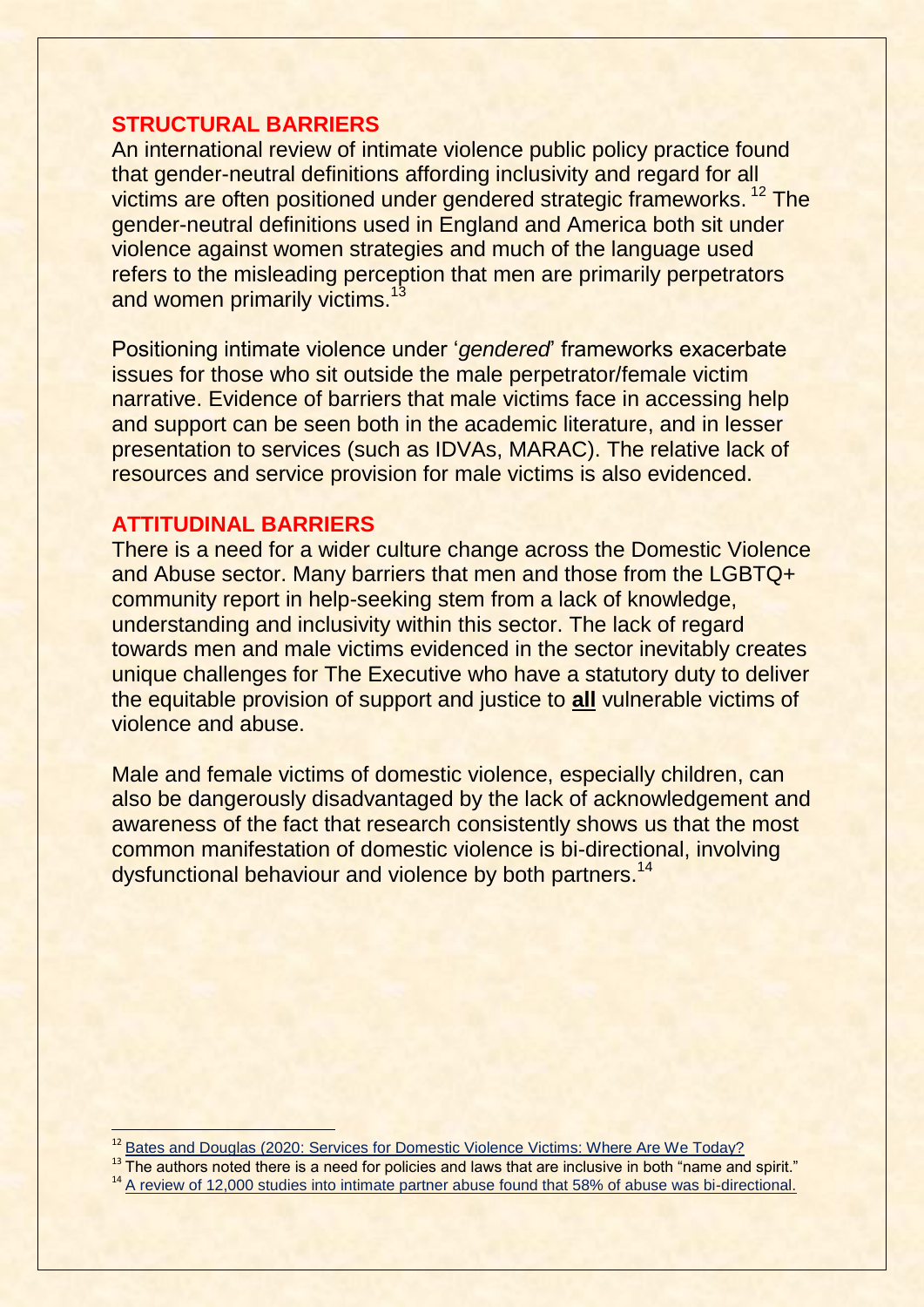### **Support and Justice for Male Victims**

**Male victims in Northern Ireland have to navigate:**

- **A sex segregated service infrastructure;**
- **Significant gaps in service;**
- **Exclusion from funding streams;**
- **Suspicion and sex discrimination.**

### **SEX SEGREGATED SUPPORT SERVICE INFRASTRUCTURE**

Support services offered to the general public by a range of Public Authorities in Northern Ireland are extremely reliant on support service infrastructure operated by strategic partners who will not work with male victims. We are concerned that the Executive have not taken sufficient steps to address adverse impacts arising from this reality, and that discriminatory practices may have become embedded and normalised within public sector service provision practices in this area.

### **GAPS IN SERVICE**

2010 research conducted by MAP-NI highlighted a number of gaps for male victims in Northern Ireland. They found that support agencies were not trained on how to identify and support male victims, and that, due to the lack of specific support and resources available, public narratives about regard for male victims often only involved *"lip service*." 15

Split The Difference recently undertook a mapping exercise of support services available to male victims of intimate violence in Northern Ireland and identified a number of examples of how the Executive's strategy for tackling domestic and sexual violence can be perceived to be 'gender neutral' in name only.<sup>16</sup> For example, Northern Ireland is currently the only region of the UK without any specialist emergency support accommodation made available to male victims and their children.

### **EXCLUSION FROM FUNDING STREAMS**

We estimate that the Department of Communities pay the Northern Ireland Housing Executive around £4 million pounds annually to fund services for victims of domestic violence via the Supporting People Fund. Many different groups of vulnerable people benefit from housing related support through the Supporting People programme and for some reason the Domestic Violence strand is the only one that restricts support to women only.

 $\overline{a}$ <sup>15</sup> [Towards Gender Equality \(2010\)](http://www.mapni.co.uk/ucontrol/resources/researchreport-1.pdf)

<sup>&</sup>lt;sup>16</sup> Our research included [a number of freedom of information enquiries.](https://www.whatdotheyknow.com/user/alex_patterson)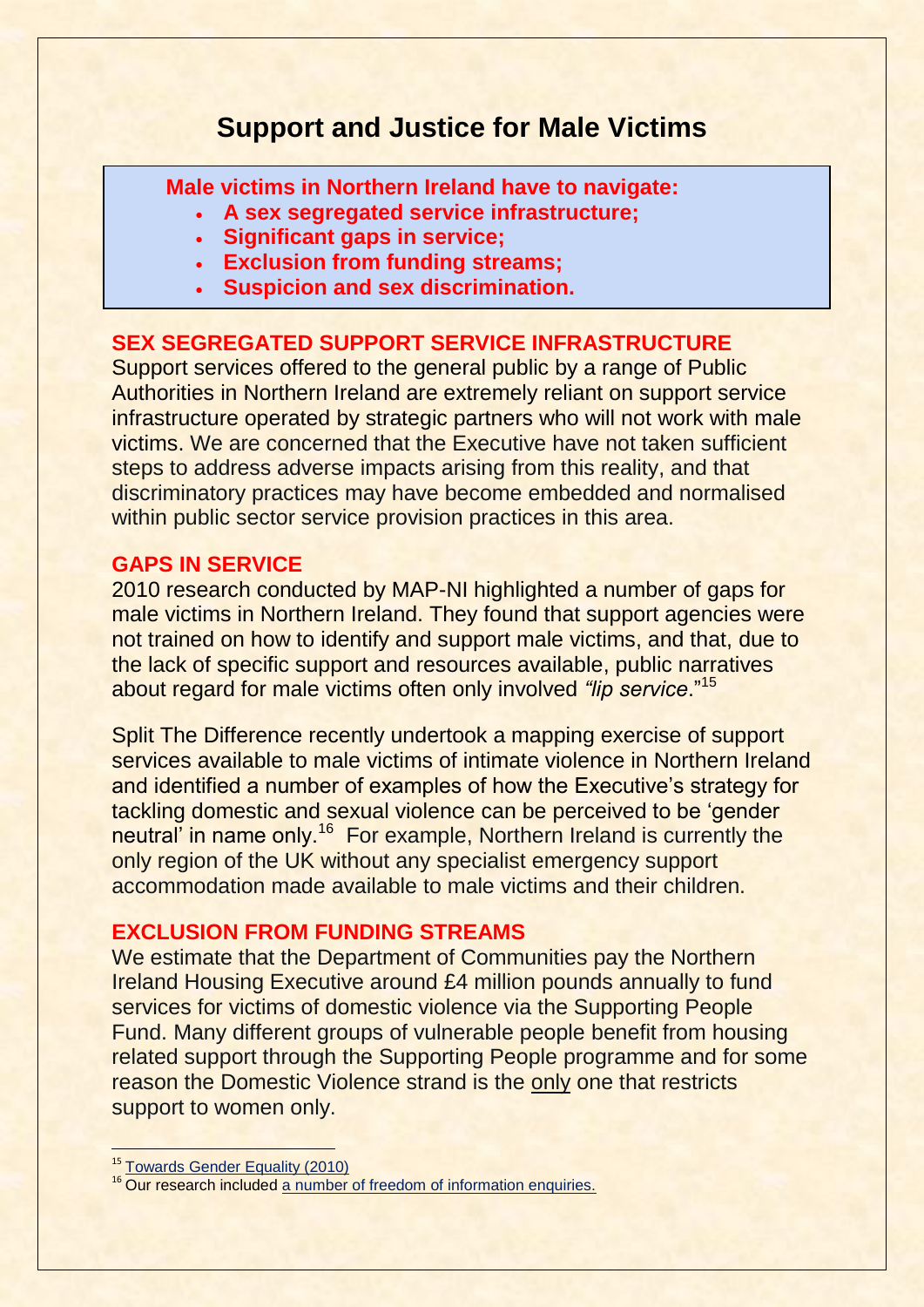We also estimate that over the last three years the Department of Health and Department of Communities provided at least an additional £1.5 million funding support to domestic violence projects that exclusively offer support to female victims. We are aware of only one project funded by these Departments that claim to provide services to anyone, regardless of sex, and did not identify any that exclusively offer support to male victims.

#### **SUSPICION AND SEX DISCRIMINATION**

Men experiencing intimate violence from a partner or ex-partner can be reluctant to seek help due to a fear that they will be perceived as the abuser. This is a valid concern as some service providers in the UK are trained to perceive men seeking help as potential perpetrators masquerading as a victim.<sup>17</sup>

It is estimated that half of male victims fail to tell anyone they are experiencing abuse so quality of service at first points of contact and support gateways are crucial when men do come forward. We have found evidence that National Domestic and Sexual Violence Helpline Operators were trained to screen male callers when the service was delivered by Women's Aid Federation Northern Ireland.<sup>18</sup> We have sought reassurances from the Departments of Justice, Health and Communities that service users of the helpline that they co-fund are not currently being discriminated against on grounds of sex, or any other personal characteristic protected under equality law.<sup>19</sup>

#### **DISCRIMINATION AGAINST CHILDREN?**

 $\overline{a}$ 

To date, we have been unable to establish if any publicly funded refuges in Northern Ireland turn children away on the basis of their sex and continue to engage the relevant Departments about this concern. Women's Aid Federation England estimates that 80% of their domestic violence refuges operate sex discriminatory criteria that bar older male children from access to their services. Boys as young as 8 have been turned away and some have ended up in care as a consequence of this discrimination.<sup>20</sup>

<sup>&</sup>lt;sup>17</sup> The [Respect Toolkit for Work with Male Victims](https://www.respect.uk.net/resources/19-respect-toolkit-for-work-with-male-victims-of-domestic-abuse) promotes such an approach. The Equality and Human Rights Commission have warned this practice amounts to direct sex discrimination if applied only to one sex of service users.

<sup>&</sup>lt;sup>18</sup> [WAFNI 2013/14 Annual Report](https://www.womensaidni.org/assets/uploads/2014/12/our-annual-report-for-2013-14-is-now-online/Womens-Aid-Annual-Report-2013-14.pdf) confirms that helpline operators were trained to use The Respect Toolkit for Work with Male Victims.

<sup>&</sup>lt;sup>19</sup> During most of Women's Aid's tenure as service provider the proportion of male callers to the helpline (1% to 2%) was much lower the estimated proportion of victims who are male (roughly 33%). <sup>20</sup> [Women's Aid \(2020\): Nowhere to Turn for Children & Young People.](https://www.womensaid.org.uk/wp-content/uploads/2021/09/Nowhere-to-Turn-for-Children-and-Young-People-Revised-2021.pdf)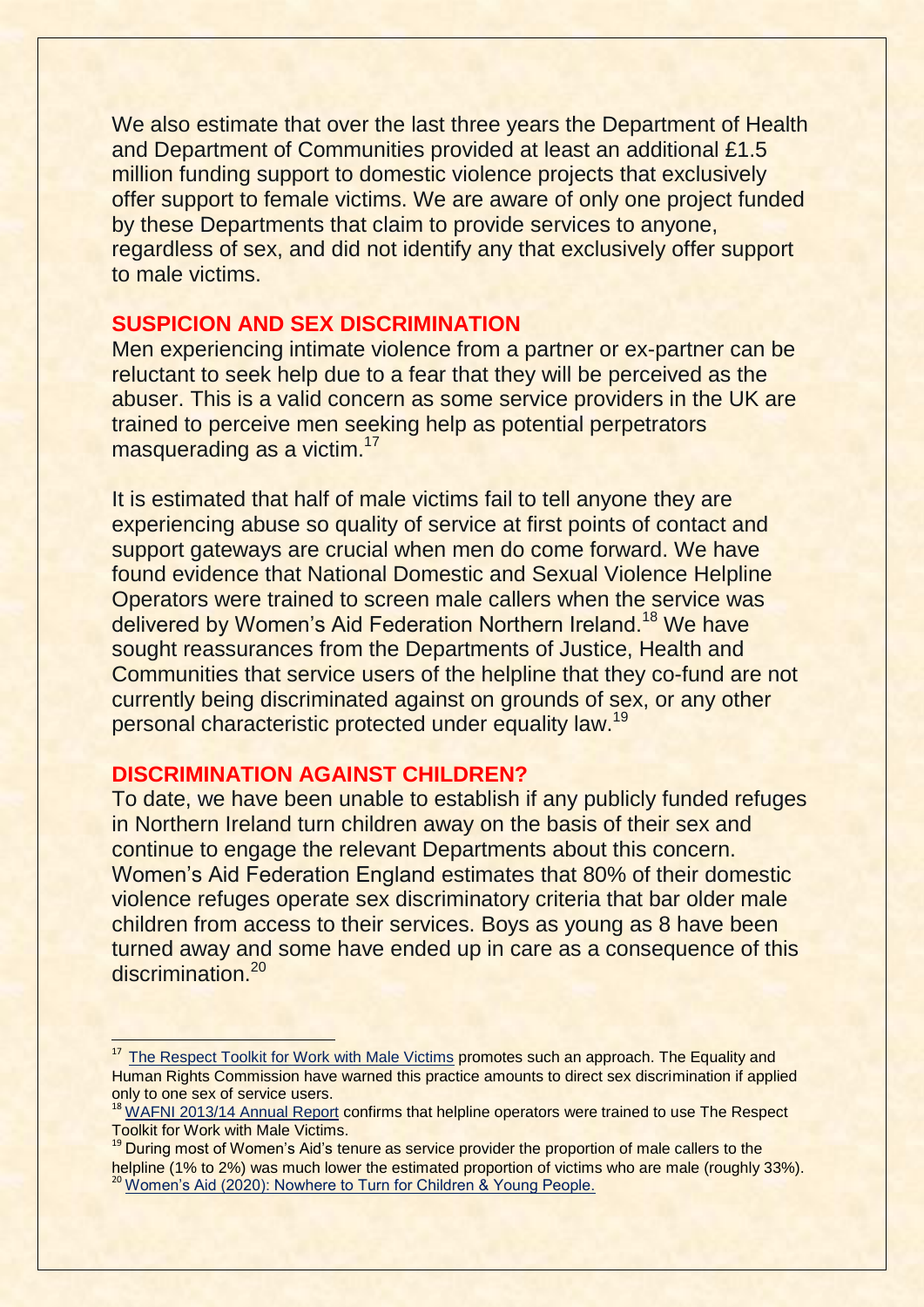#### **DISCRIMINATION IN EMPLOYMENT?**

We sought guidance from the Equality Commission for Northern Ireland on directly sex discriminatory criteria applied in a recent job advertisement by one of the five multi-agency regional Domestic Violence Partnerships established to progress the Executive's Stopping Domestic & Sexual Violence and Abuse Strategy. The Equality Commission was unable to determine if this example of sex discrimination practice could be justified under equality law.

#### **DISCRIMINATION IN LAW?**

The Department for Justice has called for views on the merits of including misogyny within hate crime laws as an alternative to Judge Marrinan's recommendation that sex/gender (neutral) should be added to the list of protected grounds.<sup>21</sup>

We are concerned that this development is indicative of a direction of travel signalled last year when the Justice Minister proposed that the Northern Ireland Executive should develop a gender specific strategy to exclusively tackle violence against female victims, and a step towards the Executive abandoning a commitment to gender neutrality or equality in either the letter or spirit of the law.



We share The Justice Minister's concerns 'that a gender sensitive strategy would send out a signal that tackling abuse against men is less *important*. That's why we're calling for a strategy to tackle intimate violence against boys & men.

#BAMS4NI

 $\overline{\phantom{a}}$ 



## **#BAMS4UK**

<sup>21</sup> [Improving the effectiveness of Hate Crime Legislation in Northern Ireland A Call for Views](https://www.justice-ni.gov.uk/sites/default/files/consultations/justice/hate%20crime%20legislation%20consultation.pdf)